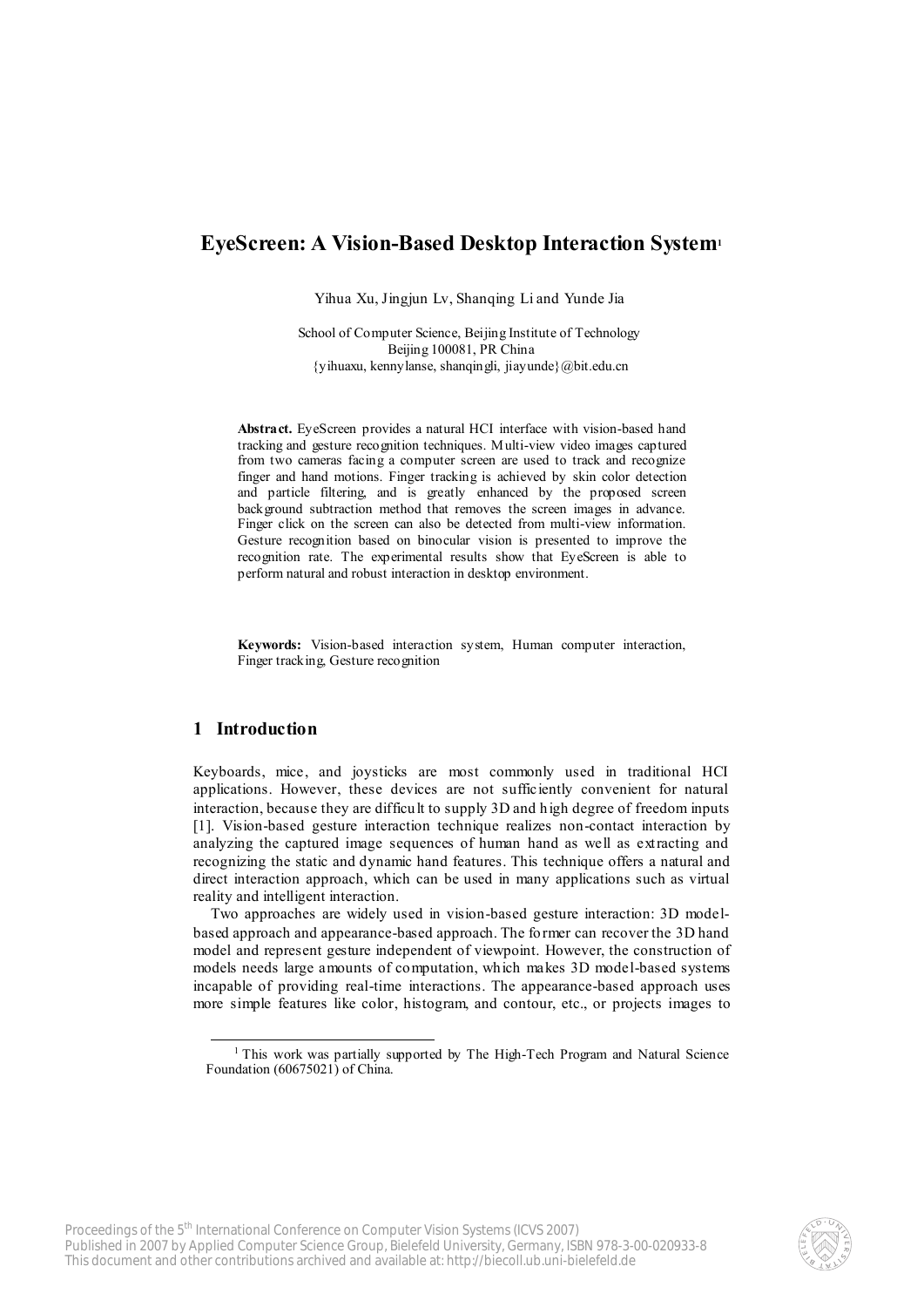specific space and extracts hand features from projected data. Though a large number of samples are needed to obtain rational features or projection space in training procedure, the recognition process is of computational efficiency that makes real-time interaction possible. Many vision-based interaction system have been developed in recent years [2~5]. Zhang et al. [2] presented a Visual Panel system using an arbitrary quadrangle panel as user interface. The system provides flexible and robust interaction through tracking the panel and a tip pointer. Corso et al. [3] built a 4D Touchpad platform based on the Visual Interface Cues (VICs) framework. The system supplements 3D physical interaction with an additional temporal dimension, in which predefined sequences of VICs are used to trigger interaction events. Malik and Laszlo [4] presented a Visual Touchpad system that allows fluid two-handed interactions with computers. The system acquires the 3D position of a user's fingertip with two cameras, and simulates the mouse clicks by detecting contact of user's fingertips with a panel surface. However, these systems use extra objects as user interface while feedbacks are displayed on the screen, which distracts users' attention from the interactions and limits the naturalness and directness of interactions.

EyeScreen is a vision-based interaction system employing two cameras facing a screen from different views, which is able to detect finger clicking action on screen and recognize hand gestures. The system provides direct interactions because the command input and feedback display are accomplished through a same screen. We achieve robust hand and finger tracking through skin color detection and particle filtering algorithm [6]. To improve robustness, a screen background subtraction method is proposed that removes background screen images in advance of tracking. PCA and Discriminant-EM (D-EM) [7] algorithms are applied to recognize gestures in each of the two views. To overcome the self-occlusion problem, we propose a gesture level analysis method that integrates the recognition results from two views. We have designed a number of applications to verify the usability of our system, such as finger input, gesture paging and vision-based gaming. The results show that EyeScreen is robust enough to provide natural interactions and can be readily applied to many real-world scenarios.

### **2 System Configuration**

An example setup for EyeScreen is shown in Fig. 1(a). Two cameras are mounted in front of a screen to capture multi-view images covering the full screen. The common view of the two cameras and the screen forms an interaction space, Fig. 1(b). In this space, user can issue commands to computer by the hand motion and gestures and obtain instant feedback right on the screen.

The system algorithm consists of three steps: system calibration, finger tracking and gesture recognition. System calibration algorithm computes the two planar homographies between image planes and the screen plane, as well as the homography between two image planes. Finger tracking algorithm realizes robust hand and finger tracking and detects finger's click actions on the screen. Gesture recognition algorithm recognizes certain hand gestures in the interaction space using two -view

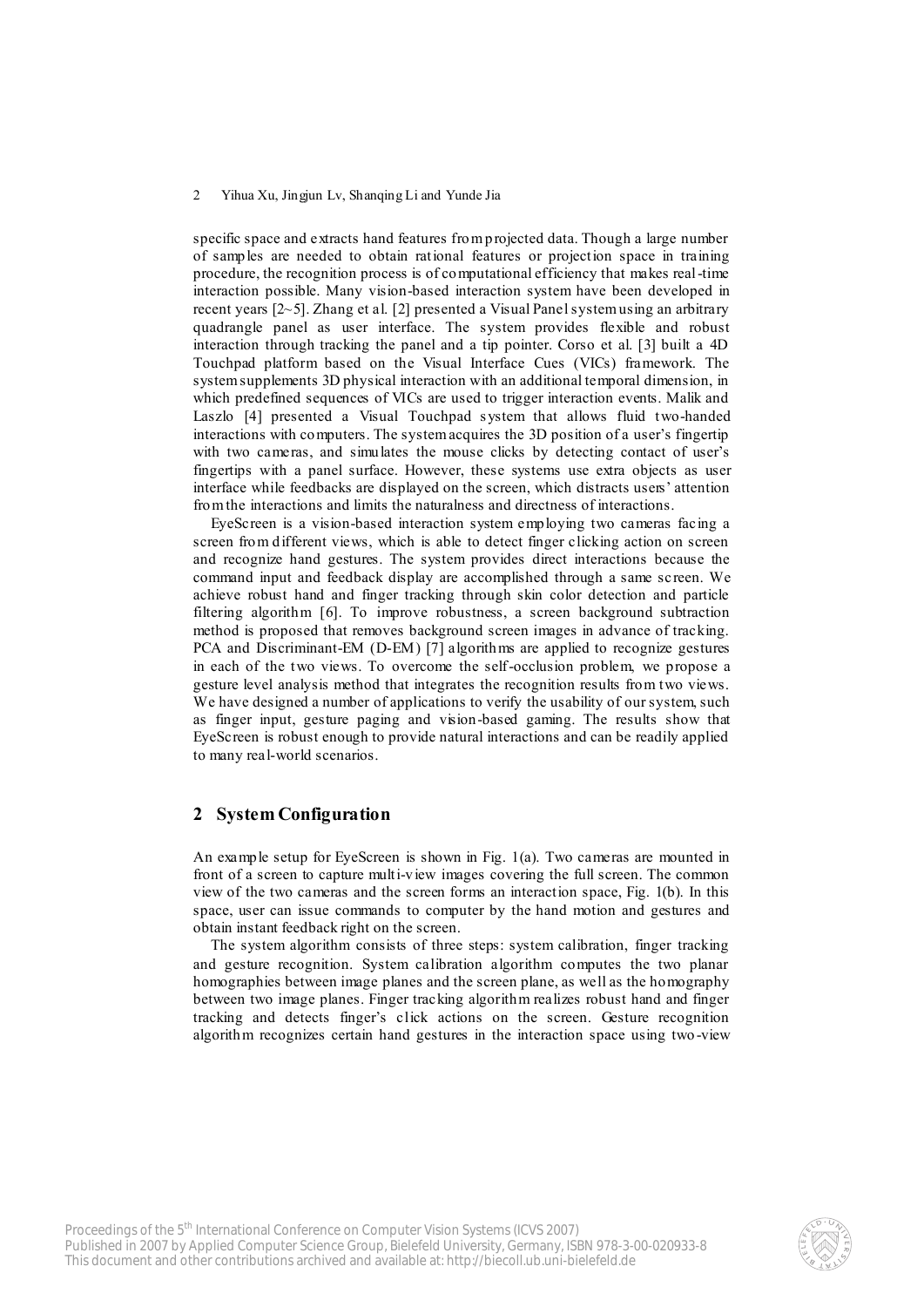information. All these algorithms are implemented in real time, and the outputs are used to drive the application programs.

Two homography matrices, which define projective transformations between image planes and screen plane, are calculated in system calibration. Given an arbitrary point  $(x_i, y_i)$  in an image plane, its corresponding point  $(x_s, y_s)$  in the screen plane can be calculated by

$$
[x_i, y_i, 1] \cong H[x_s, y_s, 1] \tag{1}
$$

where  $\approx$  means equal up to a scale factor, **H** is a 3x3 homography matrix. A chessboard image is rendered on the screen providing pairs of corresponding points to compute the **H** matrix.



**Fig. 1.** (a) System configuration (b) Interaction using EyeScreen

# **3 Finger Tracking**

In this paper, finger tracking is achieved through the combination of skin color detection and contour-based particle filtering method [6]. In order to avoid the distraction of skin-like images displayed on the screen, a screen background subtraction approach is proposed to remove the screen images in advance of hand tracking. Click detection is realized using projective transformation.

### **3.1 Skin Color Detection**

Skin color detection is used to segment hand regions and locate the fingertip's position approximately. A Gaussian color model is built in HSV color space to represent the distribution of skin color, and a probability image will be generated in which each pixel value indicates the probability of being skin color. Then hand region can be extracted by thresholding method. Fingertip's position can be calculated approximately using the hand model proposed by Takao [8].

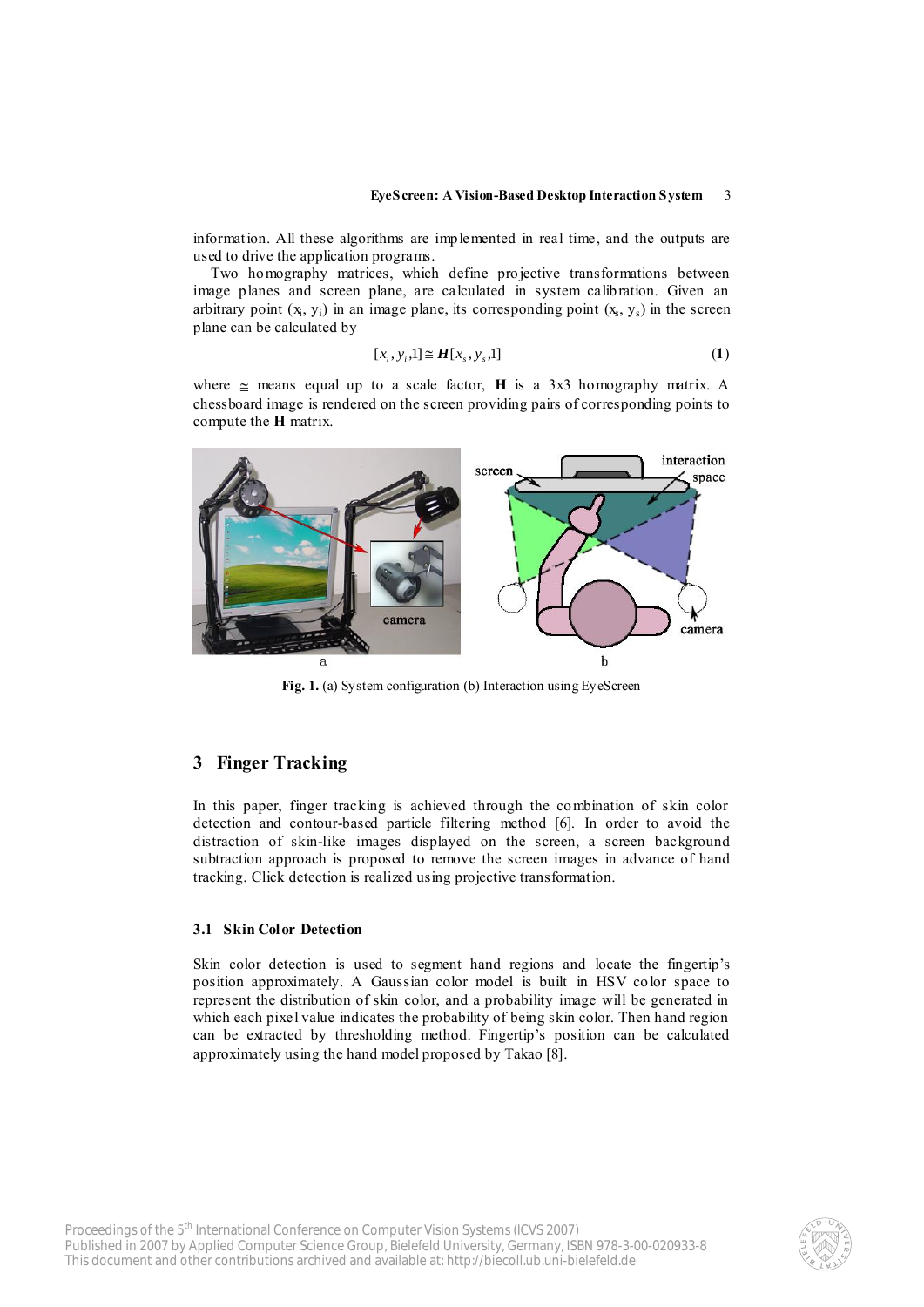#### **3.2 Screen Background Subtraction**

Skin-color-like regions displayed on screen interferes skin-color-based hand segmentation severely. Screen background subtraction can efficiently alleviate the problem by utilizing projective transformation between screen plane and image planes represented by homographies obtained in system calibration. Given an arbitrary scene point  $P_S$  on the screen with its image pixels  $P_L$  and  $P_R$  in the left and right image planes, the projective transformations from the screen plane to the left and right image planes can be given with homography matrices  $H_{LS}$  and  $H_{RS}$  respectively by

$$
P_L = H_{LS} P_S \tag{2}
$$

$$
P_R = H_{RS} P_S \tag{3}
$$

From Equation (2) and (3), we get

$$
P_L = H_{LS} H_{RS}^{-1} P_R \tag{4}
$$

For every pixel in right image, its corresponding point  $P_L$ ' can be calculated by  $P_L' = H_{LS} H_{RS}^{-1} P_R$ . As shown in Fig.2,  $P_L'$  coincides with  $P_L$  only if the scene point is on the screen. So we transform all points in right image to left image plane by Equation (4), and calculate the difference image with left image, where the region corresponding to screen display has much lower pixel value than other regions. So, screen background can be easily subtracted by a simple thresholding method, which can efficiently improve the robustness of skin-color-based hand region segmentation, as shown in Fig. 3.



Fig. 2. (a) When  $P_S$  is in the screen plane, the point  $P_L$ ', which is the corresponding point of  $P_R$ in left image, coincides with  $P_L$ ; (b) When T is not in the screen plane,  $P_L$ ' does not coincide with  $P_L$ .

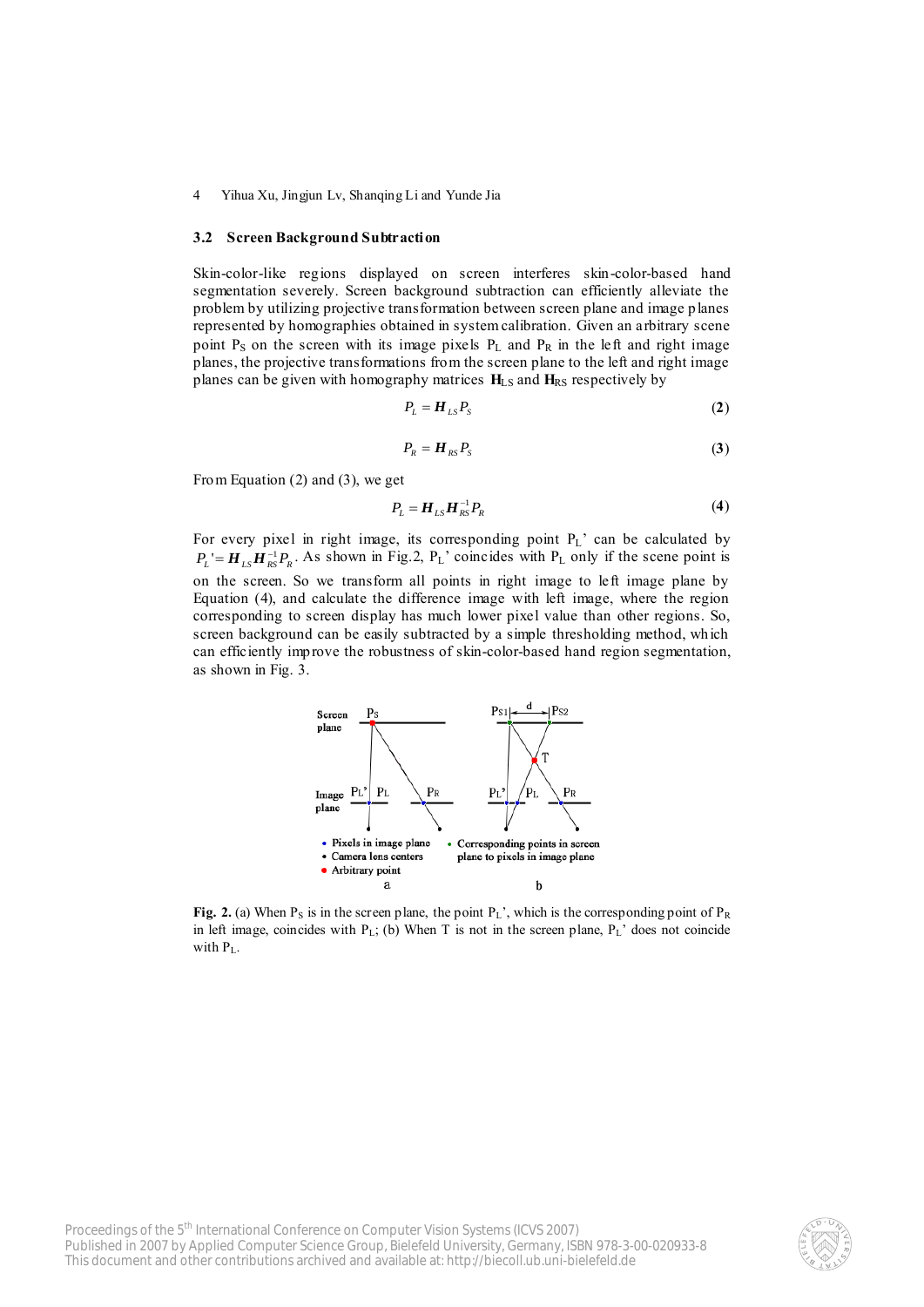

Fig. 3. Row 1: Left images; Row 2: Right images; (a) Source images (b) Results of skin color detection after applying screen background subtraction (c) Results of skin color detection on source images

#### **3.3 Particle Filter Tracking**

In this paper, we integrate the contour and color cues to achieve robust finger tracking in the framework of particle filter, which offers a statistical method for dynamic state estimation. In the standard particle filtering algorithm, the knowledge about tracked object at time t is predicted only from its state at time t-1, and then contour-based observation step is used to calculate the weights of new samples. It proceeds iteratively to obtain more accurate tracking results. In our system, samples with various finger shapes are generated by applying rigid transformations to a finger shape model [9], which is represented by a B-spline curve composed of 7 control points. The model of uniform motion is adopted to predict the mov ement of the finger. To further improve the prediction efficiency, importance sampling is introduced to provide a way of direct searching when auxiliary knowledge is available. The coarse finger position derived from skin color detection is used to generate importance function, which describes the regions with high probability of finger occurrence. The accurate prediction, which combines the previous finger state and auxiliary knowledge extracted at current time, makes the tracking performance very robust.

#### **3.4 Click Detection**

To detect clicking actions of a fingertip, we follow the approach described in [4] by projective transformation. As shown in Fig. 2 (b), the corresponding points in screen plane of fingertip T are  $P_{S1}$  and  $P_{S2}$  respectively, and d is the distance between  $P_{S1}$  and  $P_{S2}$ . Since the value of d will reduce when T approaches to screen, clicking action can be detected by thresholding method.

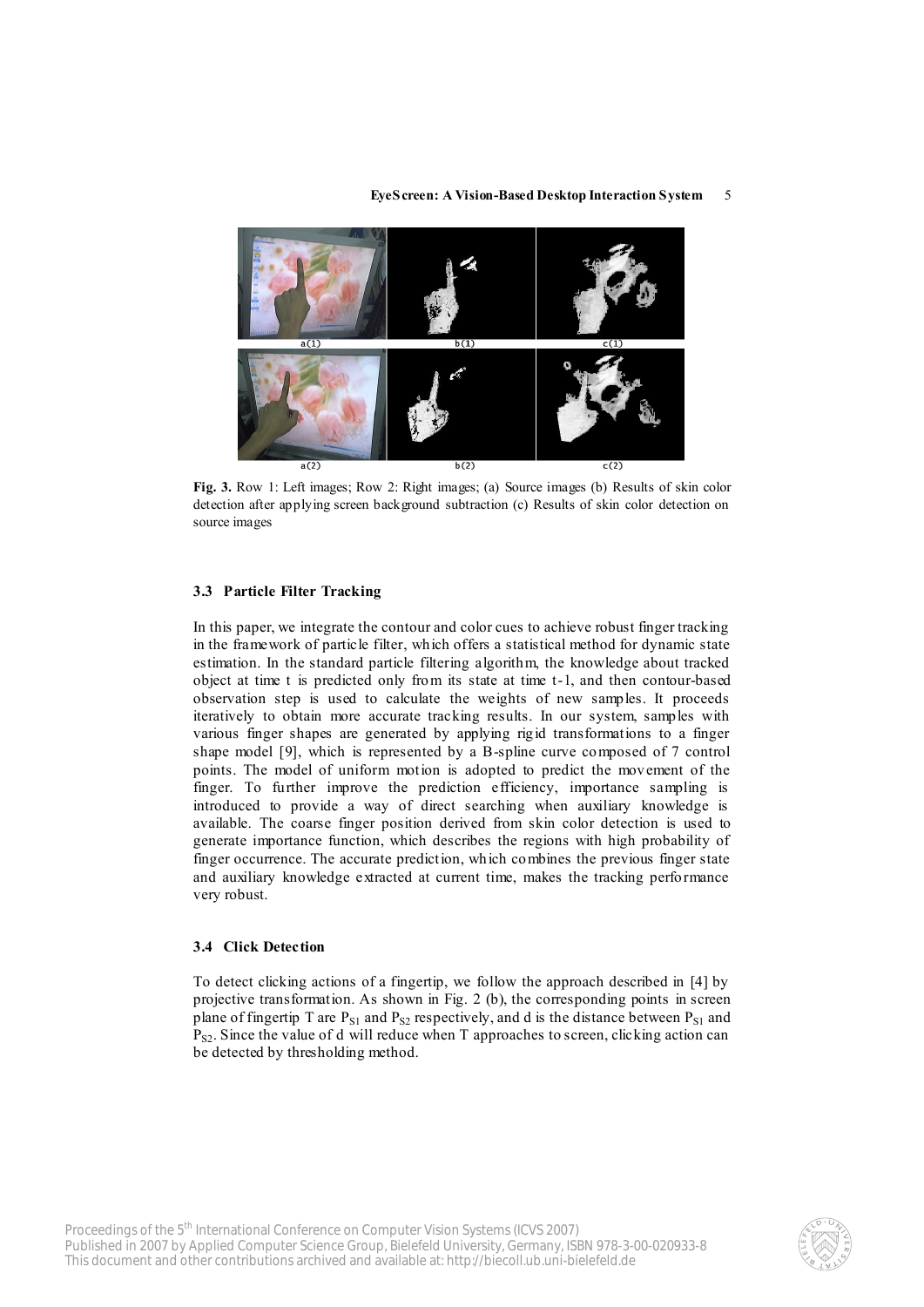### **3.5 Experimental Results**

We use our method and the method combining only skin color detection and particle filtering to track finger under complex screen background. As the results given in Fig. 4, our method can efficiently alleviate the interference caused by complex screen background and improve the robustness of tracking.



**Fig. 4.** Comparison of finger tracking methods, blue curves are the finger tracking results: Row 1: Tracking results using our method; Row 2: Extracted skin color region after applying screen background subtraction; Row 3: Tracking results directly using skin color detection and particle filtering; Row 4: Results of skin color detection on source images

# **4 Gesture Recognition**

Monocular gestures can be robustly recognized by firstly using PCA to obtain principle components and then applying D-EM algorithm to classify gestures [7]. However, the problem of self-occlusion still makes gestures ambiguous. A gesture level analysis method is proposed in this paper, which combines pattern information captured by left and right cameras to recognize gestures. By applying PCA and D-EM algorithms to images from each camera, we obtain the recognition results in two different views. Then gesture level analysis is used to select the proper gesture as the final result. Experiments show that our method can efficiently overcome the problem of self-occlusion and improve the accurate rate and speed of recognition.

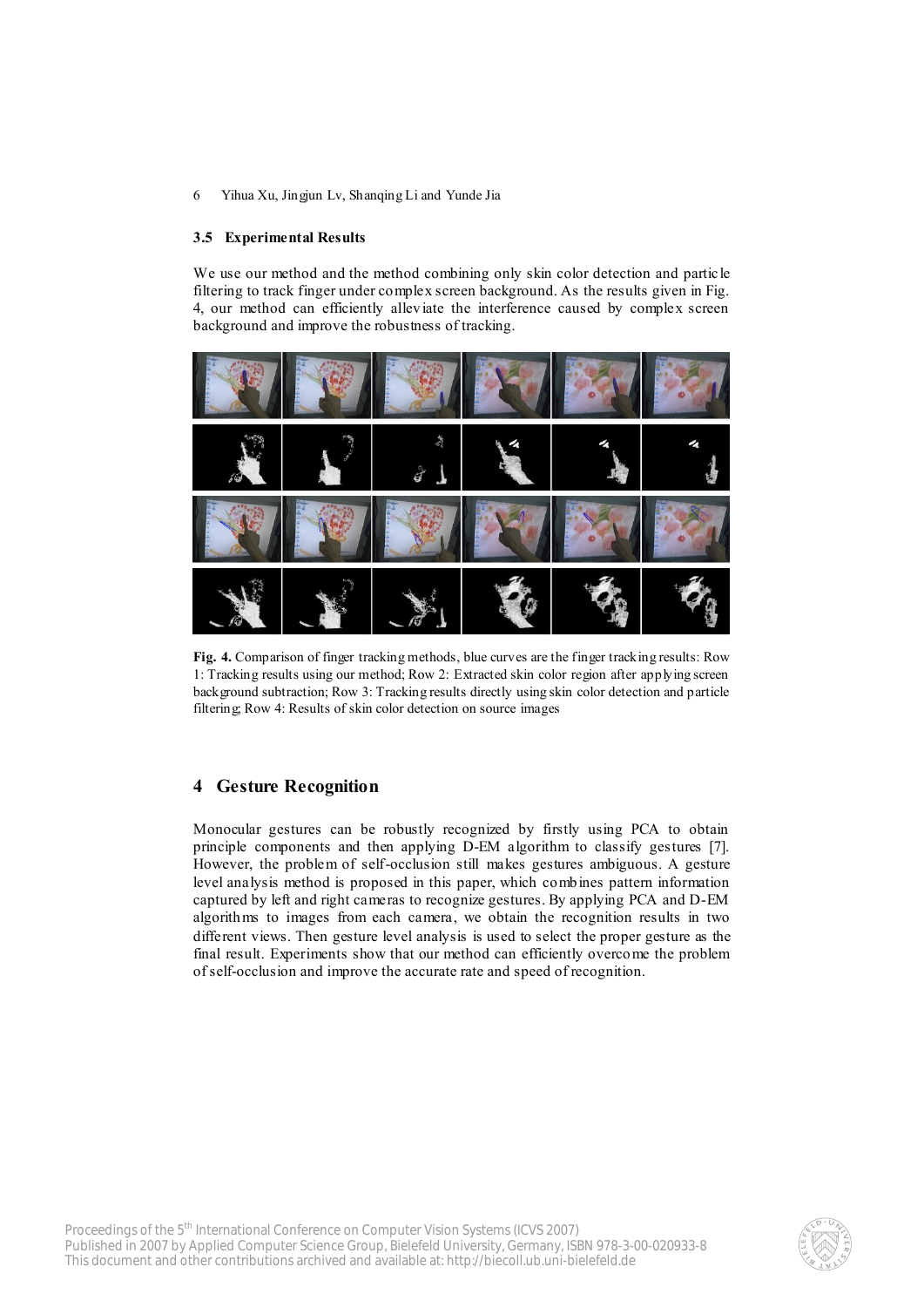#### **4.1 Gesture Level**

The number of fingers is a significant appearance feature for hand gestures, which is used to assign different levels to gestures in our system. We define the fis t gesture as level zero, and gesture with one finger as level one, etc., as shown in Fig. 5. When self-occlusion occurs, gesture recognition is subjected to the following constraint: compared with the ground truths, gestures might be recognized as lower levels, but never the higher levels. The constraint can be used to make a correct decision when recognition results derived from two views are different.



**Fig. 5.** Levels of gestures

#### **4.2 Modifying Recognition Results**

As the difference between visual angles of two cameras in our system is about  $40^{\circ} \sim$ 60°, the gesture without self-occlusion can be captured in at least one of the two views. Based on the constraint mentioned in 4.1, the gesture level might decrease when self-occlusion occurs. We recognize a gesture using PCA and D-EM algorithms in two views separately, and then select the class of recognized gesture with higher level than the other as the final output result, which is described by

$$
C_{\text{output}} = \{C_i \mid L_i = \max\{L_i, L_r\}, i \in \{l, r\}\}\tag{5}
$$

where  $C_{\text{output}}$  is the output gesture class and  $C_i$  is the recognized gesture class in certain view, while  $L_1$  and  $L_r$  are the gesture levels in left and right view respectively.

#### **4.3 Experimental Results**

We calculate the recognition rate for 6 classes of gestures which are shown in Fig. 5. 1800 pairs of images are collected in our data set including gestures with selfocclusion for one camera. We use 240 pairs of images as training data, and the others as testing data. The recognition rate is 98.53% when using our method, and 84.13% for the left camera, 87.53% for the right camera, respectively.

The linked-image method [9], which also meets the problem of self-occlusion, uses only one recognizer while the method presented in this paper uses two. However, the dimension of a linked image increases compared with source image, which causes the increase of computation. We compare the two methods still using training data and

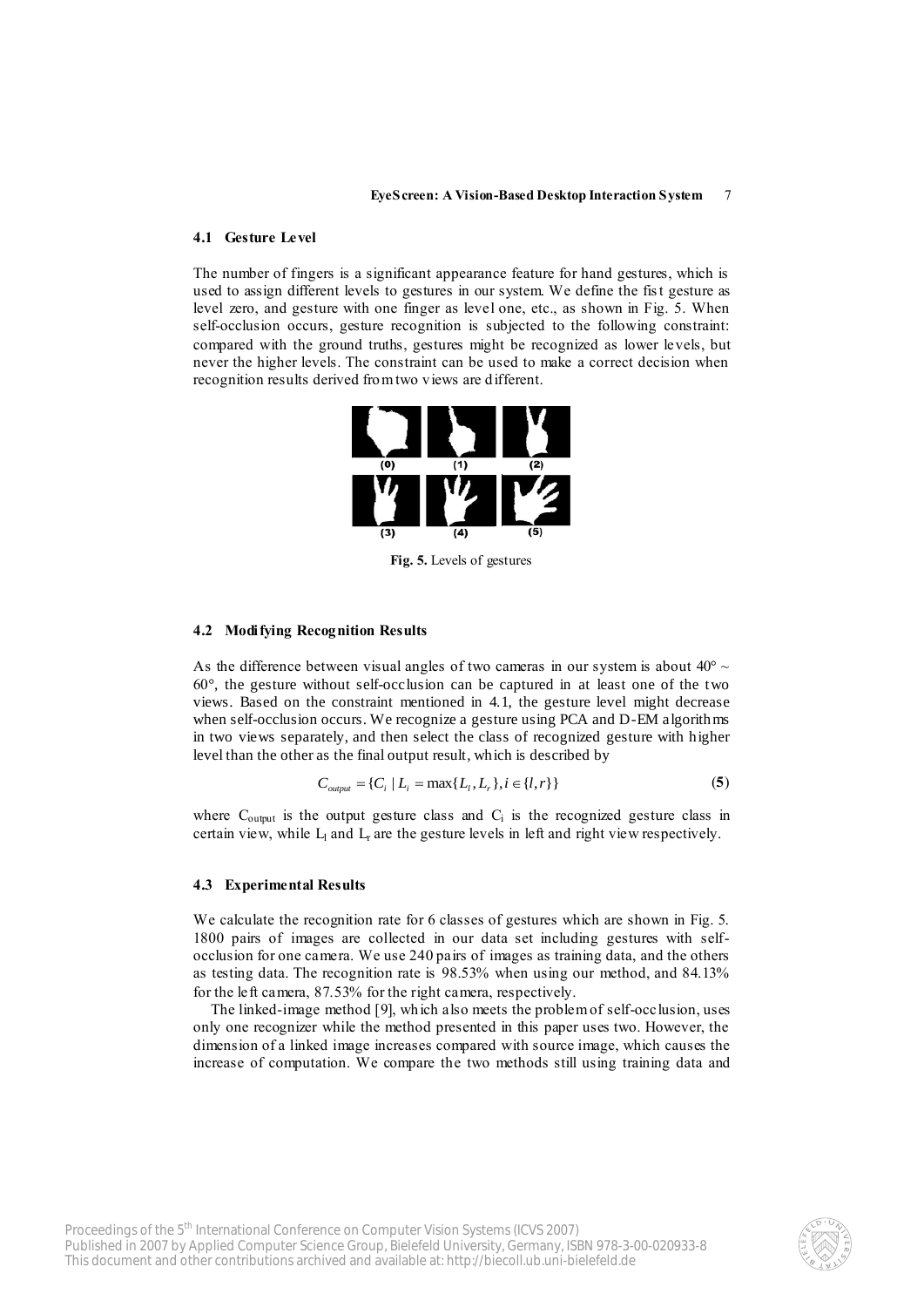testing data mentioned above. Recognition accuracy and time cost of recognizing all samples are calculated. As shown in Table 1, our method improves the recognition rate and speed efficiently.

| Resolution | Method               | Accuracy | Time (second) |
|------------|----------------------|----------|---------------|
| 64x48      | Gesture Level        | 98.20%   | 16.79         |
|            | Linked Image         | 96.82%   | 21.77         |
| 160x120    | <b>Gesture Level</b> | 98.53%   | 99.23         |
|            | Linked Image         | 97.05%   | 141.09        |
| 320x240    | <b>Gesture Level</b> | 98.85%   | 624 25        |
|            | Linked Image         | 97.33%   | 810.81        |

**Table 1.** Comparison of two recognition methods

## **5 Application**

In this section, we discuss three applications based on our system: finger input, gesture paging and vision-based gaming.

#### **5.1 Finger Input**

Relying on the accurate finger tracking and click detection of our system, user can input text on screen with finger. Two virtual input devices are provided here: screen handwriting pad and screen keyboard. When using screen handwriting pad, the trajectory of fingertip motion on the screen will be recorded and then recognized, as shown in Fig. 6 (a); when user's fingertip touches any key of the screen keyboard, the click event of corresponding button will be generated to input the corresponding character, as shown in Fig. 6 (b).



**Fig. 6.** (a) "E" is written and recognized; (b) "n" key of the keyboard is pressed

#### **5.2 Gesture Paging**

We designed a gesture driven document reader, which allows user to control document display by simple gestures. As shown in Fig. 7, an opened document is

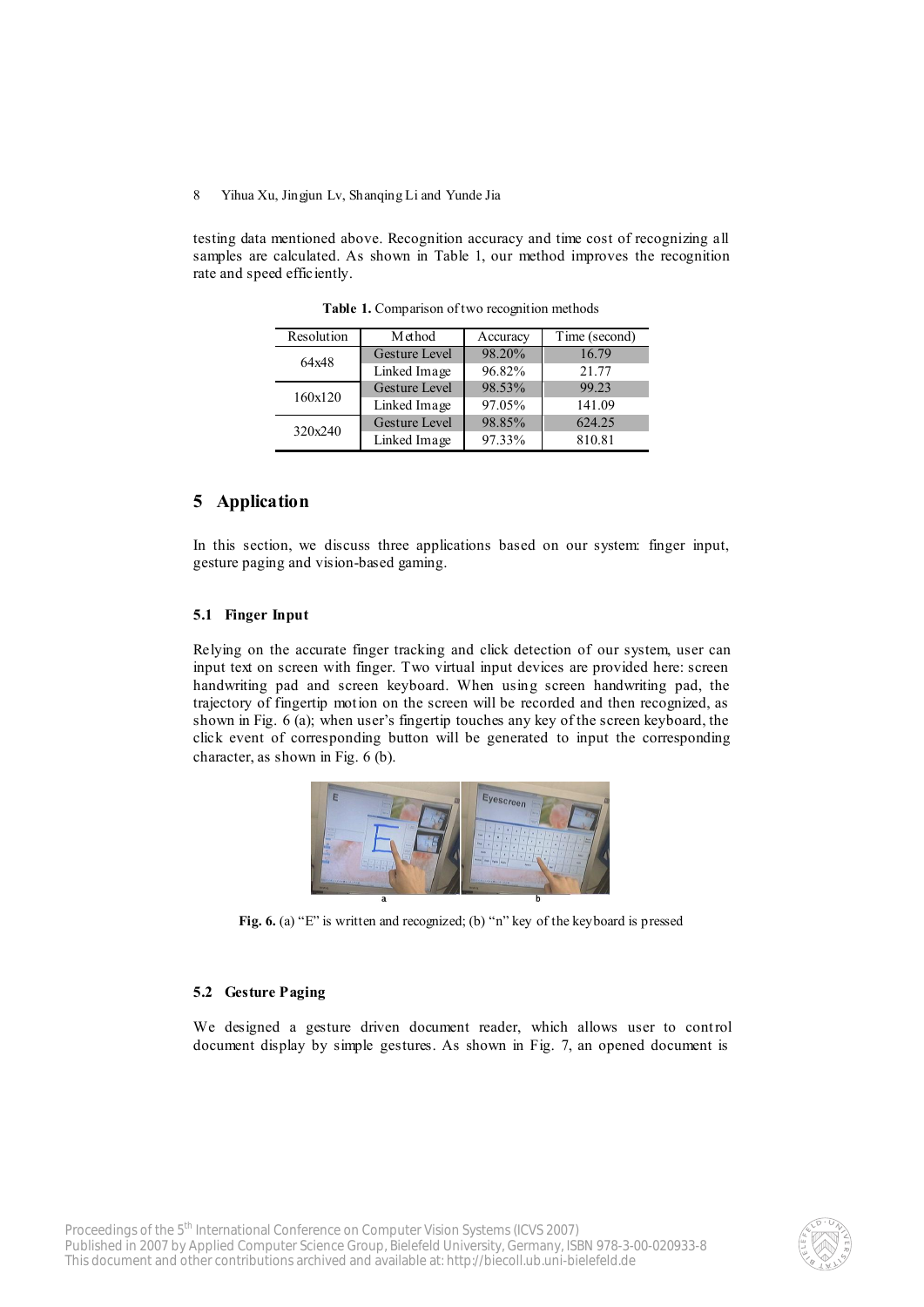shown as a book on the screen, and user can turn the document pages naturally as doing that for a real book.



**Fig. 7.** (a) Ready to turn a page; (b) Paging forward; (c) Exit paging

### **5.3 Vision-based Gaming**

Applying click detection and gesture recognition techniques, we designed a vision based interaction game called "Visual Pilot", which allows user to manipulate a virtual fighter naturally by hand. Finger pressing on buttons can be detected to control the game, and the actions of fighter are manipulated by hand motions and simple gestures. Some snapshots of playing the game are given in Fig. 8.



Fig. 8. (a) "Start" button is pressed; (b) Manipulating the fighter to fly horizontally; (c) Manipulating the fighter to roll clockwise; (d) "Game Control" button is pressed; (e) Ready to launch a missile; (f) Manipulate to launch a missile.